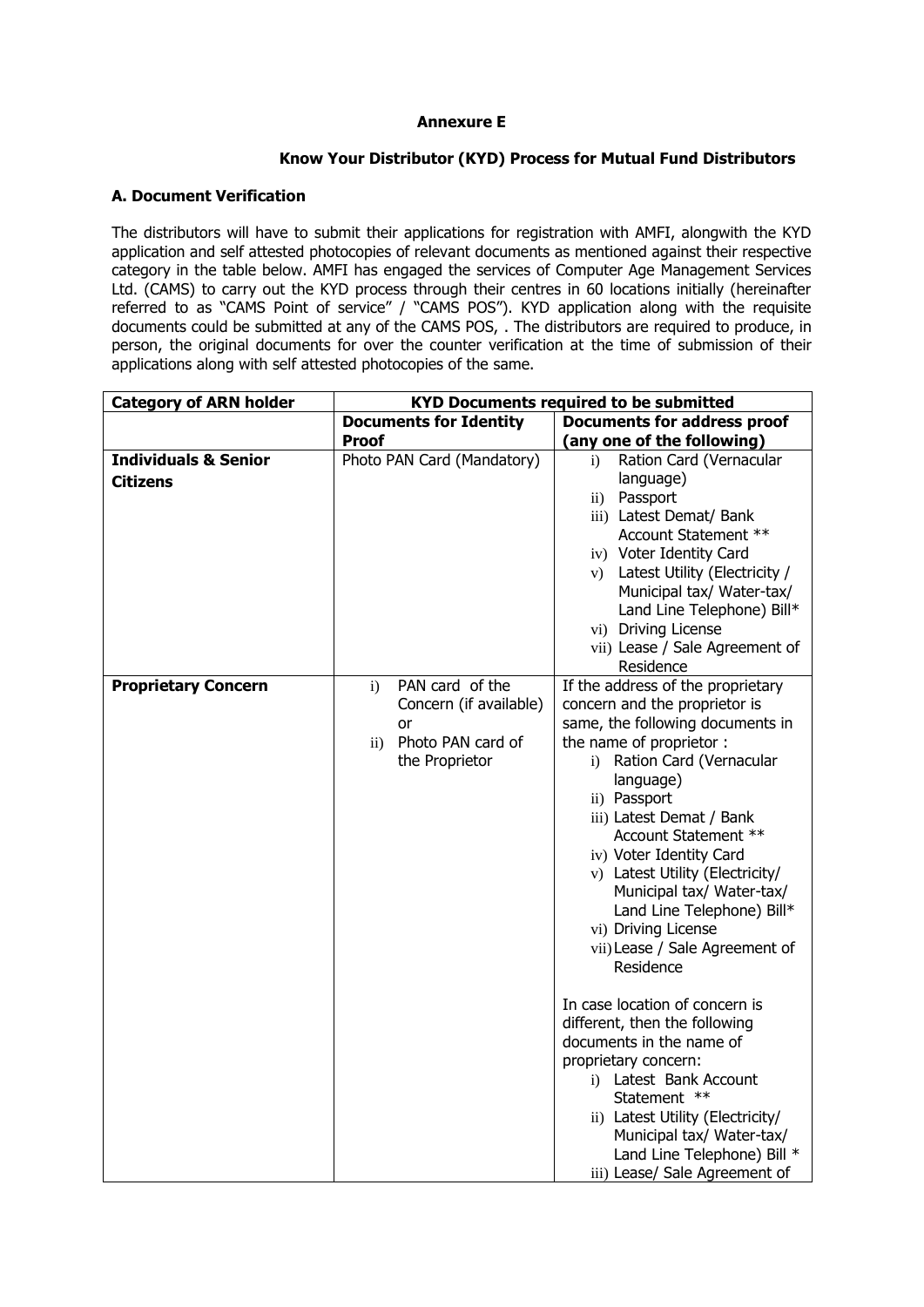|                                                           |                                     | office                                                                                                                                                                                                                                                                                                                                                                                                                                                                                                                                                                                                                                                                                                              |
|-----------------------------------------------------------|-------------------------------------|---------------------------------------------------------------------------------------------------------------------------------------------------------------------------------------------------------------------------------------------------------------------------------------------------------------------------------------------------------------------------------------------------------------------------------------------------------------------------------------------------------------------------------------------------------------------------------------------------------------------------------------------------------------------------------------------------------------------|
| <b>HUF</b>                                                | PAN card of HUF                     | If the address of the HUF and the<br>Karta of HUF are same, the<br>following documents in the name<br>of Karta:<br>i) Ration Card (Vernacular<br>language)<br>ii) Passport<br>iii) Latest Demat/ Bank<br>Account Statement **<br>iv) Voter Identity Card<br>v) Latest Utility (Electricity/<br>Municipal tax/ Water-tax/<br>Land Line Telephone) Bill *<br>vi) Driving License<br>vii) Lease / Sale Agreement of<br>Residence<br>In case location of HUF is<br>different, then the following<br>documents in the name of HUF:<br>i) Latest Bank Account<br>Statement **<br>ii) Latest Utility (Electricity/<br>Municipal tax/ Water-tax/<br>Land Line Telephone) Bill *<br>iii) Lease / Sale Agreement of<br>Office |
| Partnership Firm/<br><b>Societies/ Trust</b>              | PAN card of Firm                    | Latest Utility (Electricity/<br>$\mathbf{i}$<br>Municipal tax/ Water-tax/<br>Landline Telephone) bill *<br>ii) Lease / Sale Agreement<br>iii) Latest Bank Account<br>Statement / Bank<br>Passbook **                                                                                                                                                                                                                                                                                                                                                                                                                                                                                                                |
| <b>Corporates (Pvt./ Public</b><br>Ltd. Co., Banks, NBFC) | PAN card of the corporate<br>entity | Latest Utility (Electricity/<br>i)<br>Municipal tax/ Water-tax/<br>Landline Telephone) bill *<br>ii) Lease / Sale Agreement<br>iii) Latest Bank Account<br>Statement / Bank<br>Passbook **                                                                                                                                                                                                                                                                                                                                                                                                                                                                                                                          |

\* Not more than 2 months old.

\*\* Where bank account statement is submitted as proof of address, the said bank account should have been opened at least six months prior to the submission of application and the statement should not be more than 2 months old.

For any other category of Distributors not covered in the above list, please contact AMFI/ CAMS for assistance.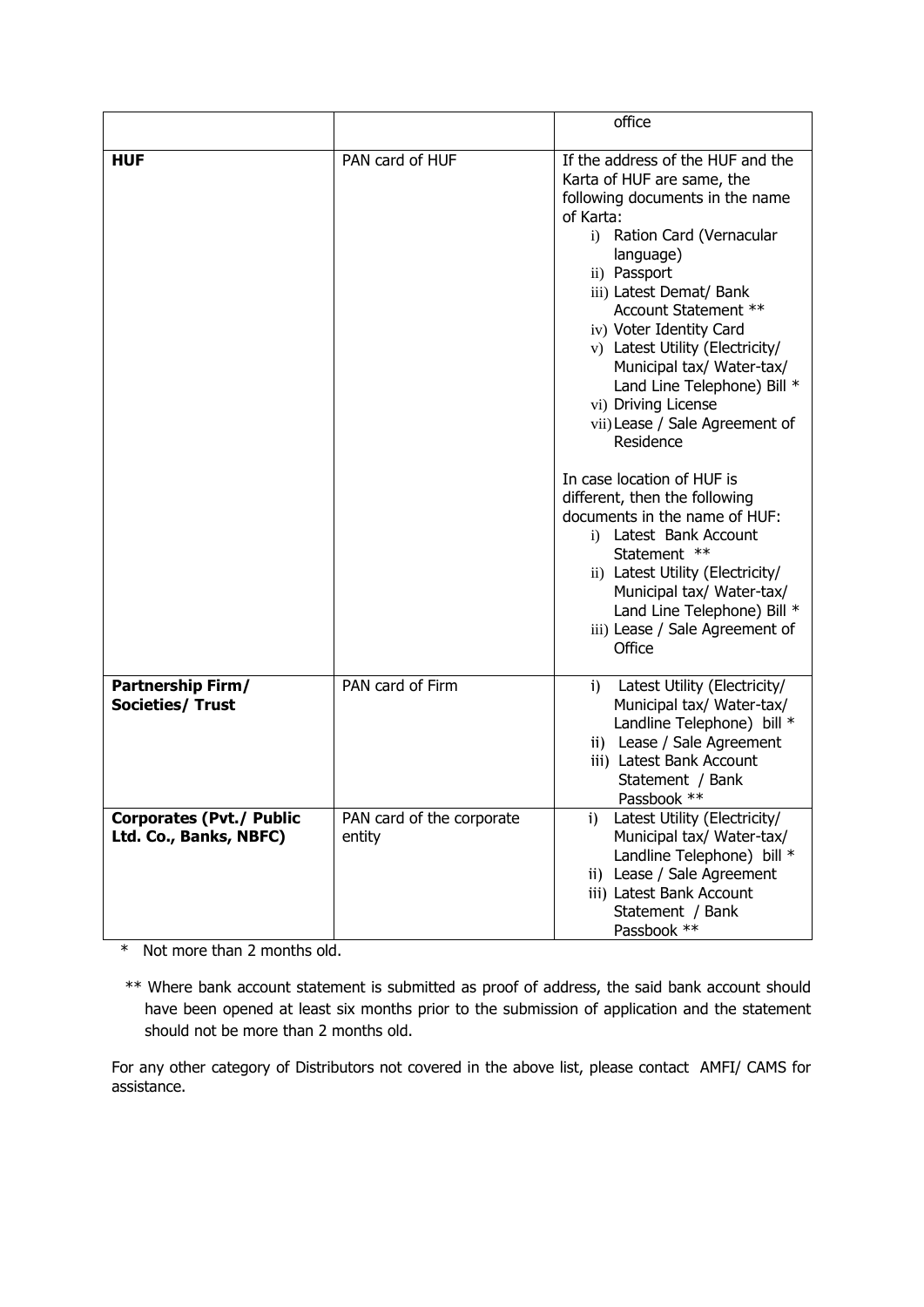#### **B. Bio-metric :**

The Bio-metric process involves taking impression of right hand index finger and registering the same for identification purpose. The said process will be carried out at the CAMS POS, at the time of submission of applications for registration or renewal of ARN alongwith KYD application form.

- Individual and Senior Citizen Category Distributors are required to visit in person for Biometric registration.
- In case of non individual entities, bio-metric is required to be carried out for the authorised persons/ officials as indicated in the below mentioned table:-

| <b>Category of ARN holder</b>      | bio-metric<br>required<br>undergo<br><b>Persons</b><br>to |
|------------------------------------|-----------------------------------------------------------|
|                                    | <b>process</b>                                            |
| Proprietary Concern                | Proprietor                                                |
| Partnership firm                   | All the Partners                                          |
| <b>HUF</b>                         | Karta of HUF and the signatory to the application (if     |
|                                    | the signatory is a person other than the Karta).          |
| Societies & Trust                  | Principal Officer/Chief Trustee and the signatory to      |
|                                    | the application (if the signatory is a person other       |
|                                    | than these officials).                                    |
| Corporates (Pvt./ Public Ltd. Co., | Authorized official who has signed ARN application        |
| Banks, NBFC)                       |                                                           |

In case of non individual entities, the persons who are required to undertake bio-metric process as indicated in the above table are also required to comply with the document verification process by submitting the required documents i.e. proof of identity and proof of address as applicable to individual applicants.

#### **C. KYD Process flow**

- 1) Distributors have to visit nearest CAMS POS with duely completed KYD applications, self attested photocopies of relevant documents and 2 self attested passport size color photographs.
- 2) Also carry original documents and get the photocopies verified with original by CAMS official.
- 3) Obtain the acknowledgement from the CAMS POS confirming completion of KYD process.
- 4) The existing ARN holders will have to send photocopy of the said acknowledgement to the AMCs with which you are empanelled.

# D. **New change of broker code concept with reference to AMFI Best Practice Guidelines Circular No.15/2010-11 dated 7th May 2010**.

- i) Only request letter for change of broker code from the investor duly signed is necessary.
- ii) No brokerage will be paid on trial, annualized or any incentive to either old or new distributor after the change of broker code with effect from 7th May 2010.
- iii) However, the old distributor is eligible for trial brokerage up to the date on which change of broker was effected.
- iv) From value date of change of broker, the brokerage should be computed and tagged separately for transferring to 'Investor Education Fund'